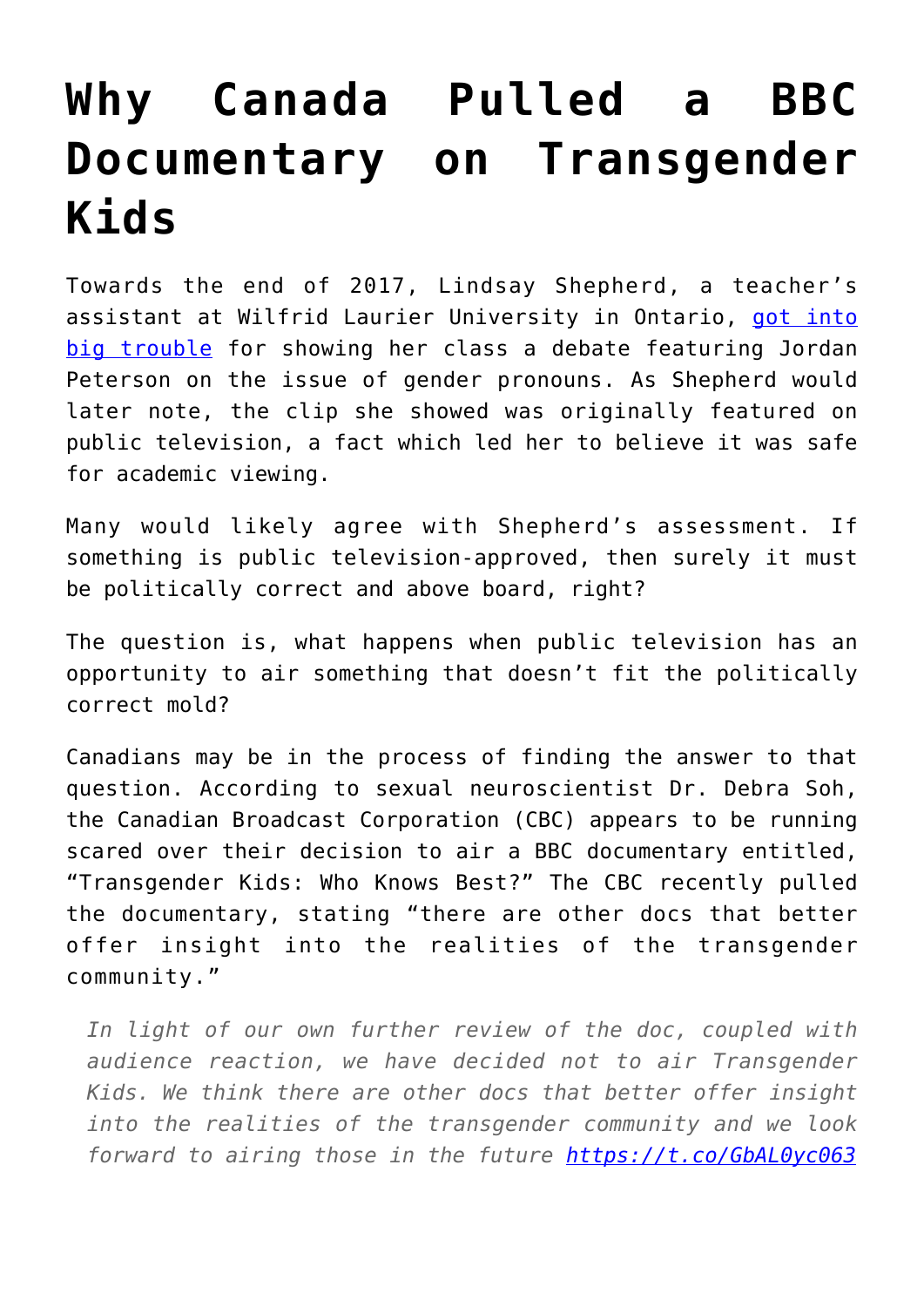*— CBC Docs (@cbcdocs) [December 12, 2017](https://twitter.com/cbcdocs/status/940682742370578432?ref_src=twsrc%5Etfw)*

## Nothing could be further from the truth, [explains Soh,](http://www.cbc.ca/news/opinion/transgender-kids-documentary-1.4453667) who suggests that the CBC is simply avoiding a two-sided debate:

*"In actuality, the documentary offers a rare and factual perspective on the politicization of gender therapy by featuring interviews with Dr. Kenneth Zucker, a psychologist and international research expert on gender dysphoria in children."*

Soh goes on to describe how Dr. Zucker was fired from his job in 2015 because he refused to toe the politically correct line and help gender dysphoric children transition to the sex of their choice. His refusal to do so was based on his extensive research that children often grow out of such feelings as they get older.

As the [banned documentary](https://vimeo.com/247163584) shown below demonstrates, those who advocate for transgenderism often do so on the basis that "children know best." For parents who don't buy into that philosophy, Dr. Zucker's help has been a breath of fresh air. Zucker notes, "A four-year-old might say that he's a dog… do you go out and buy dog food?"

Instead of simply going with the struggling child's wishes to change their gender, Dr. Zucker seeks to peel back layers, look for other mental health or familial problems that might be influencing these desires, and see if he can't help the child work through his or her gender dysphoria.

But Zucker's scientifically-based viewpoints may not reach the ears of many parents because it is no longer acceptable to voice such an opinion, at least, certainly not on television. After all, one never knows if inquisitive teacher assistants like Lindsay Shepherd may pick up those clips, use them in a college class, and expose the quenching of dissent which is